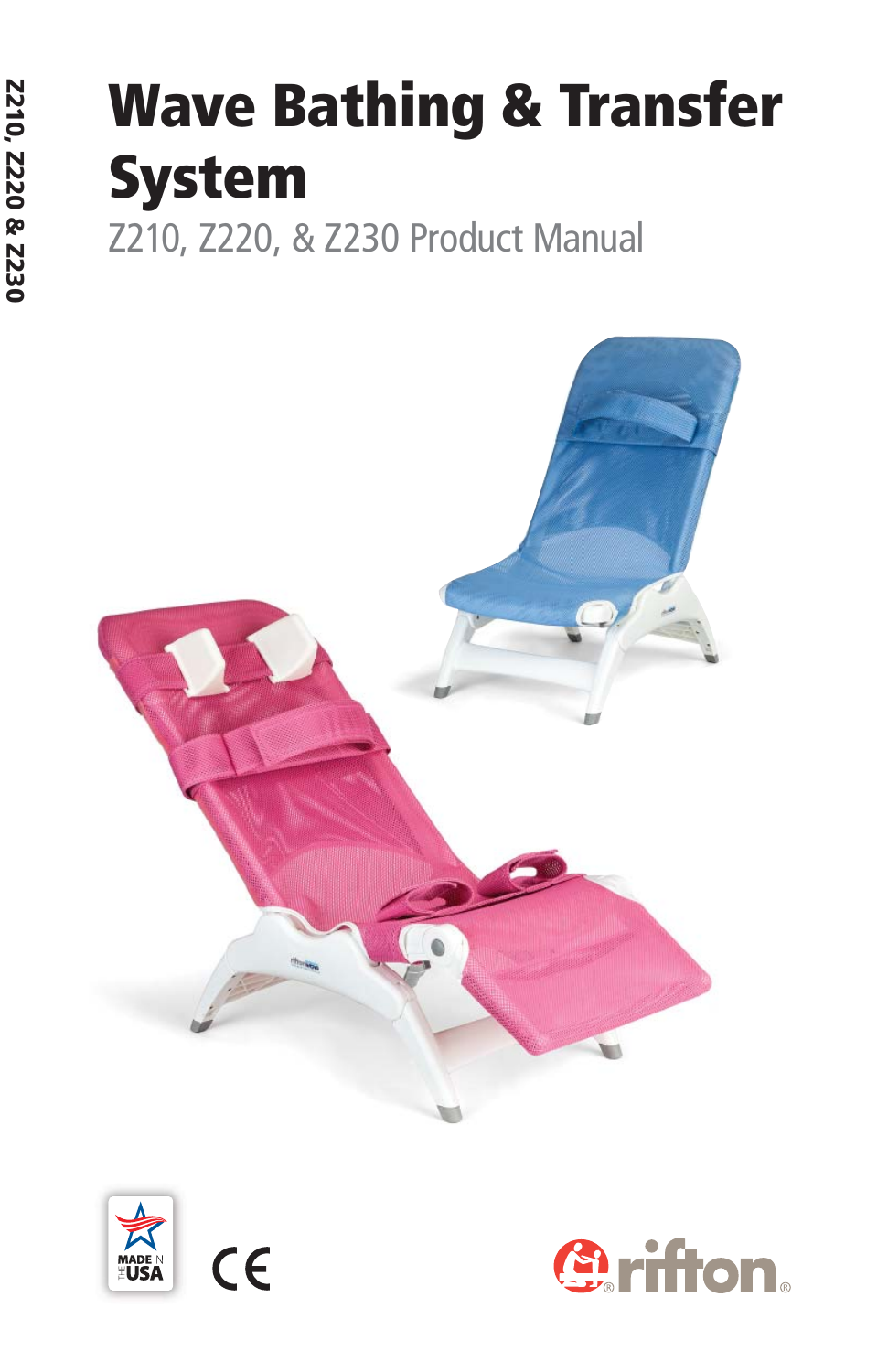# **Contents**

| Important information               |           |
|-------------------------------------|-----------|
| Safety messages                     | 4         |
| Recommended use and item dimensions | 5         |
| Check your order                    | 6         |
| <b>Basic components</b>             |           |
| Legs                                | 6         |
| <b>Back</b>                         | 7         |
| Seat                                | 7         |
| Seat with calf rest                 | 7         |
| <b>Head blocks</b>                  | 8         |
| Soft fabric cover                   | 8         |
| Chest strap and leg straps          | 8         |
| Accessories                         |           |
| Tub stand                           | 9         |
| Shower stand                        | 10        |
| Tub transfer base                   | $11 - 12$ |
| Conversion kit                      | 12        |
| Operation and maintenance           | 13        |
| Cleaning and warranty               | 14        |
| Materials and user modifications    | 15        |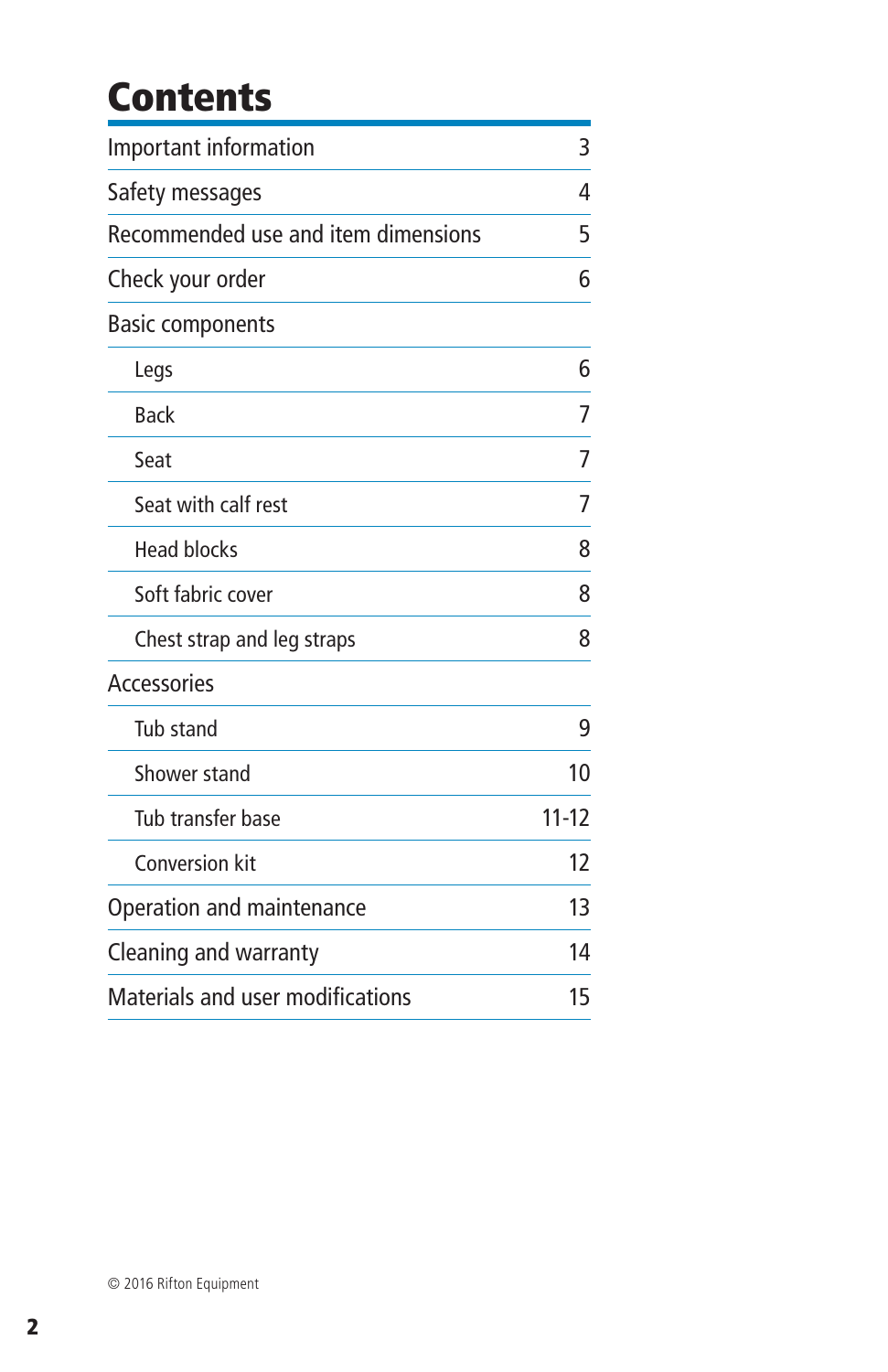# **IMPORTANT**

Please save this product manual for future reference. Additional copies are available at http://www.rifton.com/customer-service/product-manuals.



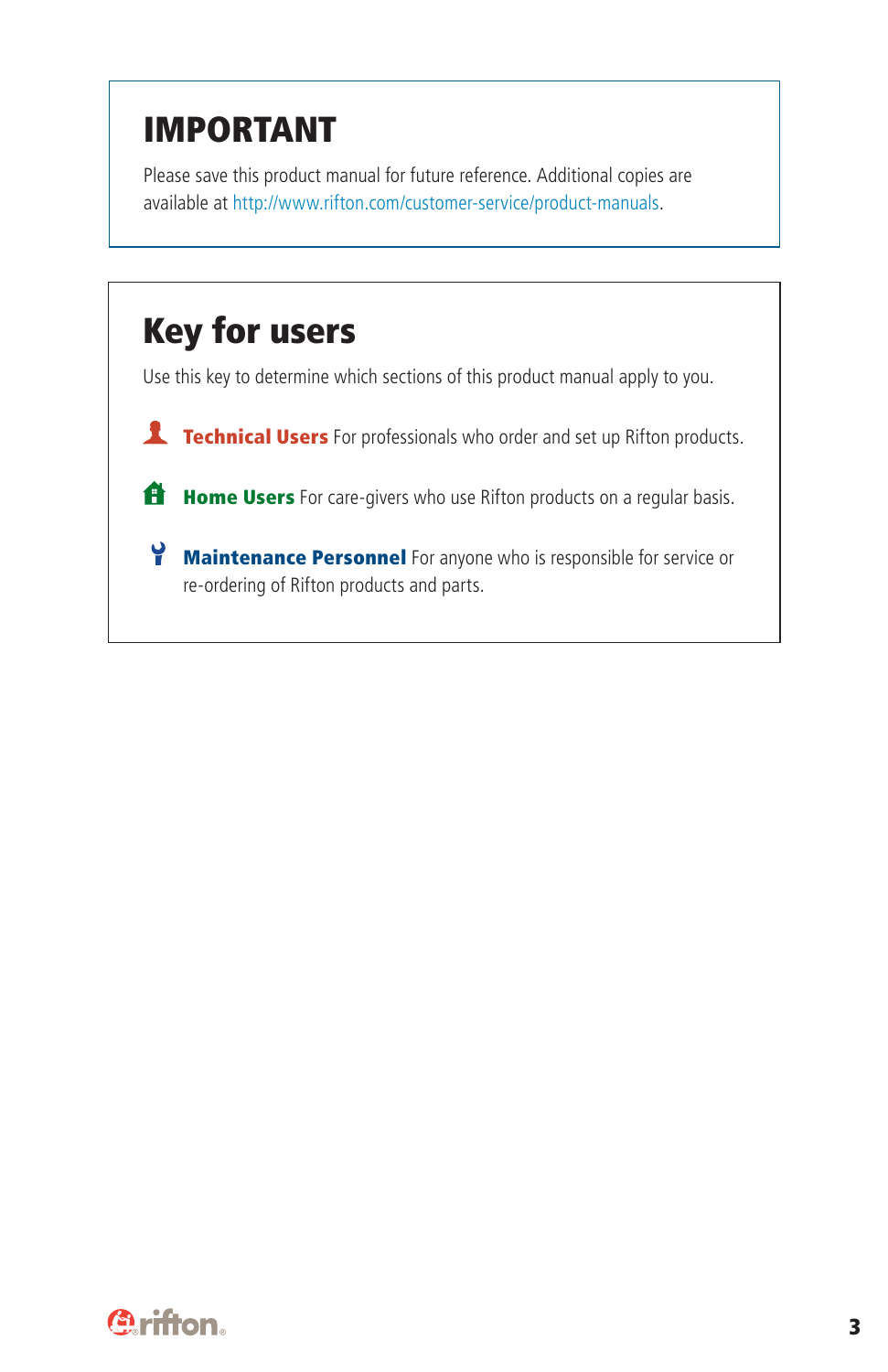

- Thoroughly read and understand the information in this product manual before attempting to use this product. If the procedures and instructions in this product manual are not followed, serious injury or death could occur.
- A qualified professional must assess the appropriateness and safety of all equipment for each user.
- This product is intended for use by clients of unreliable judgment. Adult supervision is required at all times.
- To prevent falls and injuries:
	- Do not use this product on rough and uneven terrain, around swimming pools, or near stairways.
	- Ensure the appropriate use of straps and supports at all times. Straps and supports are provided for the safety of the user and must be carefully adjusted for comfort and security.
	- Tighten all adjustment knobs before use and immediately after making any adjustments.
- Do not use this product for clients outside the height and weight limits specified in this manual.
- To prevent pinching or crushing, ensure that all hands and feet are clear of moving parts during adjustment.
- To prevent structural failure, which may result in serious injury or death:
	- Inspect this product and accessories regularly for loose or missing screws, metal fatigue, cracks, broken welds, missing attachments, general instability or other signs of excessive wear.
	- Immediately remove this product from use when any condition develops that might make operation unsafe.
	- Do not use Rifton components or products for any purpose other than their intended use.
- To prevent drowning, use extra caution when using the bath chair in a bathtub.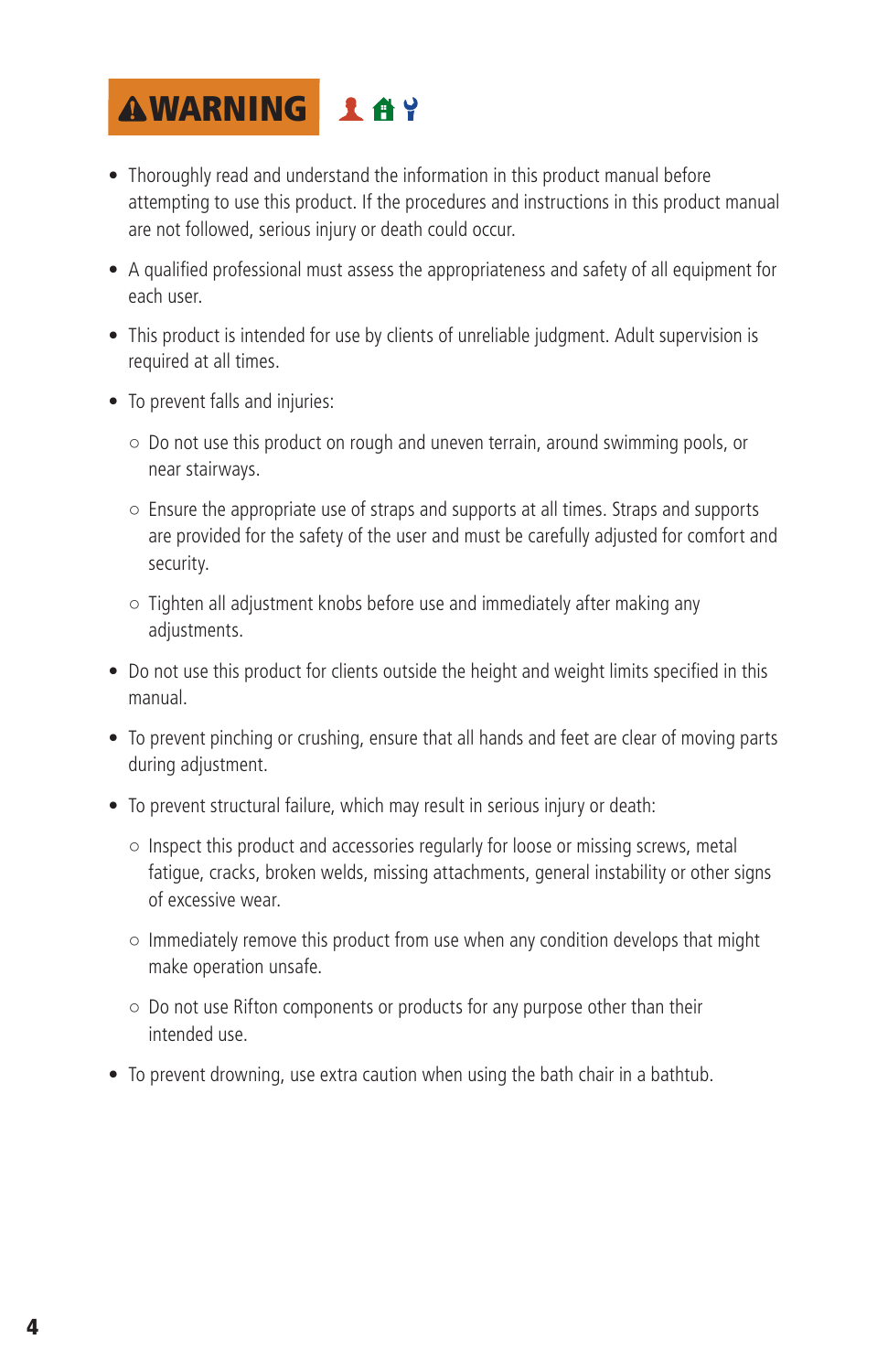# **Recommended use**

The Rifton Wave bathing and transfer system is a Class 1 medical device. It is intended to provide a stable, quick-drying seat for bathing or showering for individuals with disabilities. Adjustments and additional supports are available for the safety and comfort of the user. The tub transfer base enables easier transfers over the bathtub for large users.

# **User and item dimensions**

| User dimensions – inches (cm) | small          | medium          | large           |
|-------------------------------|----------------|-----------------|-----------------|
| Height                        | 30-46 (76-117) | 40-56 (102-142) | 50-74 (127-188) |
|                               | .              |                 |                 |



#### **Key user dimension: height**

Select the appropriate bath chair by the user's overall height. Choose the size that allows for growth.

**Important:** Make sure that seat depth, width, and back height are adequate. The user's weight must not exceed the maximum working load.

| Item dimensions - inches (cm)                        | small               | medium              | large                               |
|------------------------------------------------------|---------------------|---------------------|-------------------------------------|
| Seat depth                                           | 101/2 (27)          | 13(33)              | 17(43)                              |
| Seat width                                           | 15 (38)             | 15 (38)             | 171/2 (44)                          |
| Back height                                          | 23 (58)             | 261/2 (67)          | 32 (81)                             |
| Seat height                                          | 2/7(5/18)           | 2/7(5/18)           | 2/7(5/18)                           |
| Seat height including tub stand                      | 121/2-181/2 (32-47) | 121/2-181/2 (32-47) | 121/2-181/2 (32-47)                 |
| Seat height including shower stand                   | 271/2 (70)          | 271/2 (70)          | 271/2 (70)                          |
| Seat height including transfer base                  | 211/2-271/2 (55-70) | 211/2-271/2 (55-70) | 211/2-271/2 (55-70)                 |
| Length of mesh area when flat<br>(without calf rest) | 35 (89)             | 41 (104)            | 501/2 (128)                         |
| Length of mesh area when flat<br>(with calf rest)    | 421/2 (108)         | 49 (124)            | 61 (155)                            |
| Width of base                                        | 18 (46)             | 18 (46)             | 21(53)                              |
| Length of base when flat                             | 291/2 (75)          | 291/2 (75)          | 291/2 (75)                          |
| Tub stand height (legs flat)                         | 8(20)               | 8(20)               | 8(20)                               |
| Tub stand length (legs flat)                         | 39 (99)             | 39 (99)             | 39 (99)                             |
| Tub stand width (legs flat)                          | 171/2 (44)          | 171/2 (44)          | $17\frac{1}{2}$ (44)                |
| Shower stand height                                  | 22 (56)             | 22 (56)             | 22 (56)                             |
| Shower stand width                                   | 27(69)              | 27 (69)             | 27 (69)                             |
| Shower stand length                                  | 34 (86)             | 34 (86)             | 34 (86)                             |
| Maximum tub edge height for<br>transfer base         | 19 (48)             | 19 (48)             | 19 (48)                             |
| Max. working load - Lbs. (kg)                        | 75 (34)             | 150 (68)            | 250 (114)                           |
| Back and seat angle adjustments                      |                     |                     | $0^\circ$ , 15°, 30°, 45°, 60°, 75° |

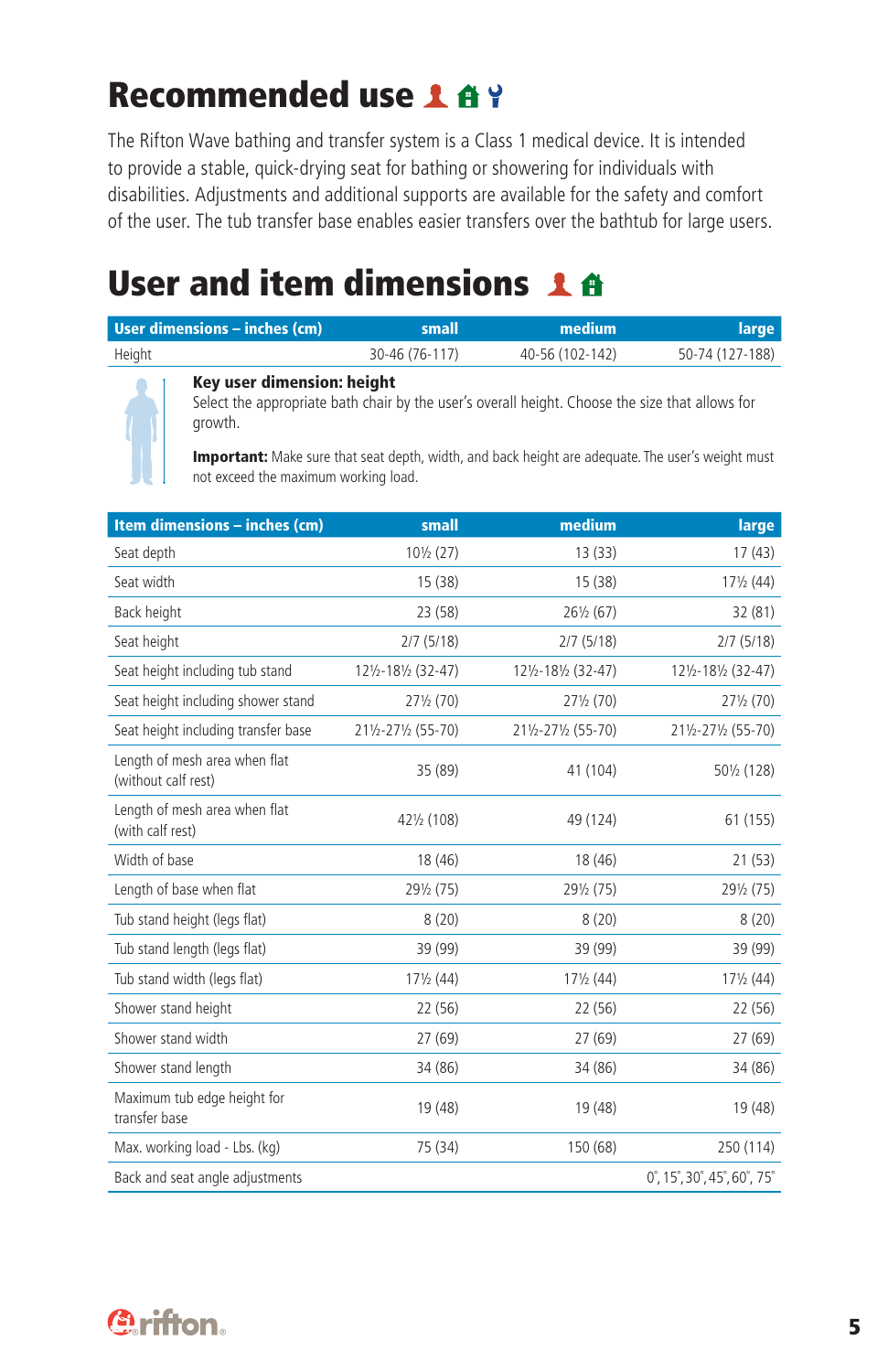# **Check your order**

Your Wave bathing and transfer system comes with the bath chair completely assembled. You will only need to attach it to whatever base you are using, and position the backrest, seat and headblocks appropriately before use.

#### **If your shipment is incomplete or in any way damaged on arrival, please call Customer Service, 800.571.8198.**

# **Basic components**

The Wave bath chair comes in small, medium, and large sizes. It can be used with or without a tub stand, shower stand, or tub transfer base. A soft fabric cover with padding is part of the standard product.

### **Legs**

The bath chair legs adjust to raise or lower the chair by 7" (18 cm). You can also get an intermediate height by raising the front legs only.

To raise or lower the chair (see figure 6a):

- 1. Pull crossbar outward.
- 2. Rotate legs up or down.
- 3. Push crossbar in to engage.

The bath chair folds flat for storage (see figure 6b).



Figure 6a



Figure 6b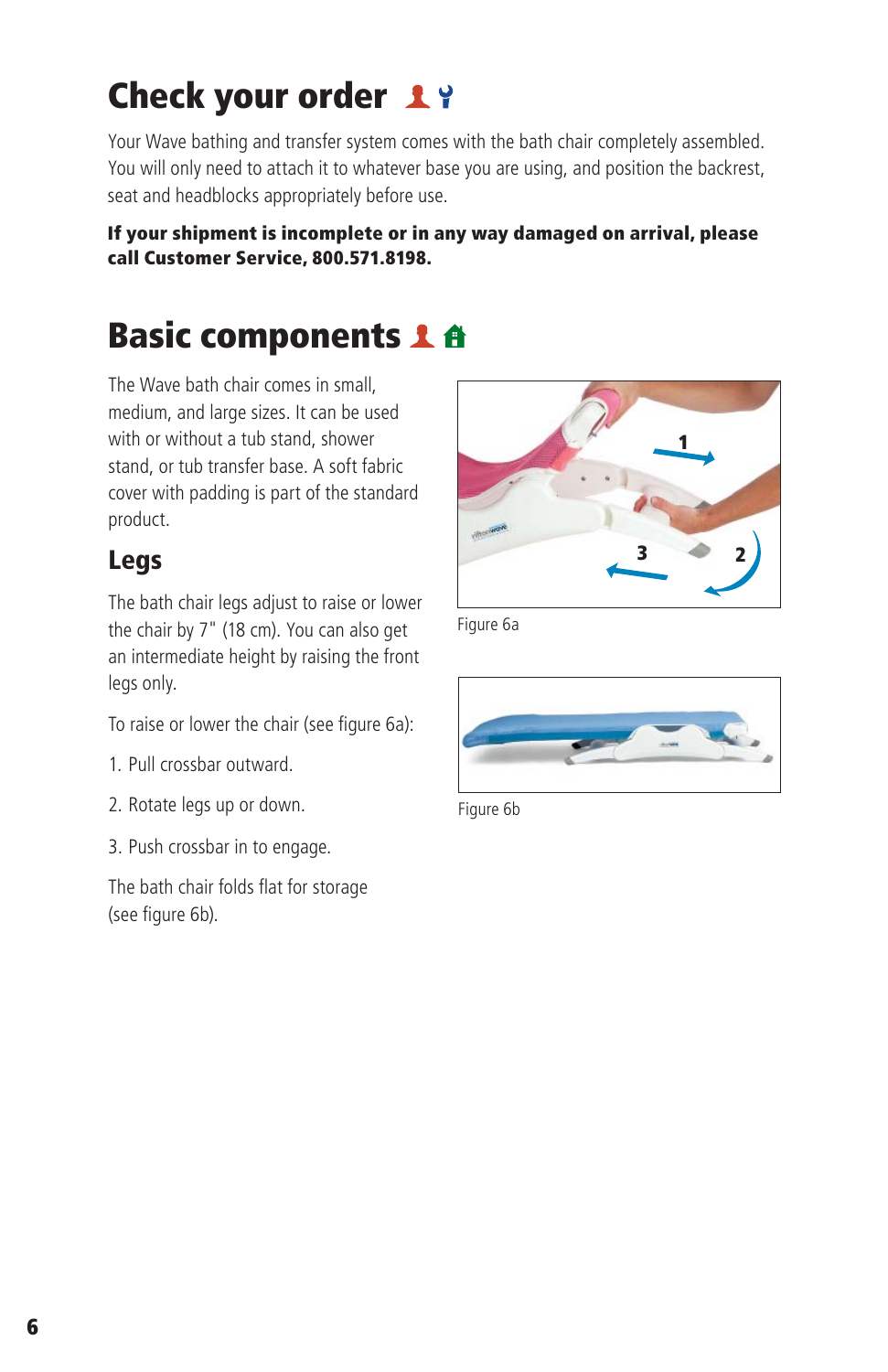### **Back**

The bath chair back adjusts in 15° increments with a one-hand latch. To adjust the back (see figure 7a):

- 1. Squeeze gray handle (A) up behind chair back.
- 2. Rotate back to desired position.
- 3. Release gray handle to engage the latches at desired angle.

### **Seat**

The seat angle adjusts in 15° increments. Increasing the angle can help prevent the user from sliding forward on the seat. To adjust the seat (see figure 7b):

- 1. Pull the two gray triggers (B) under the front edge of the seat towards you.
- 2. Rotate the seat to the appropriate position.
- 3. Release both triggers to engage the latches.

### **Seat with calf rest**

(see figure 7c)

**WARNING To prevent serious injury, fold calf rest down during transfers. Full weight on calf rest may break it or tip chair.**

If you purchased the calf rest option, it is attached to the seat front and adjusts independently of the seat. To adjust the calf rest:

- 1. Hold the calf rest firmly while pressing the gray buttons (C) on both sides.
- 2. Adjust the calf rest to the desired angle.
- 3. Release both gray buttons engage latches.



Figure 7a



Figure 7b



Figure 7c

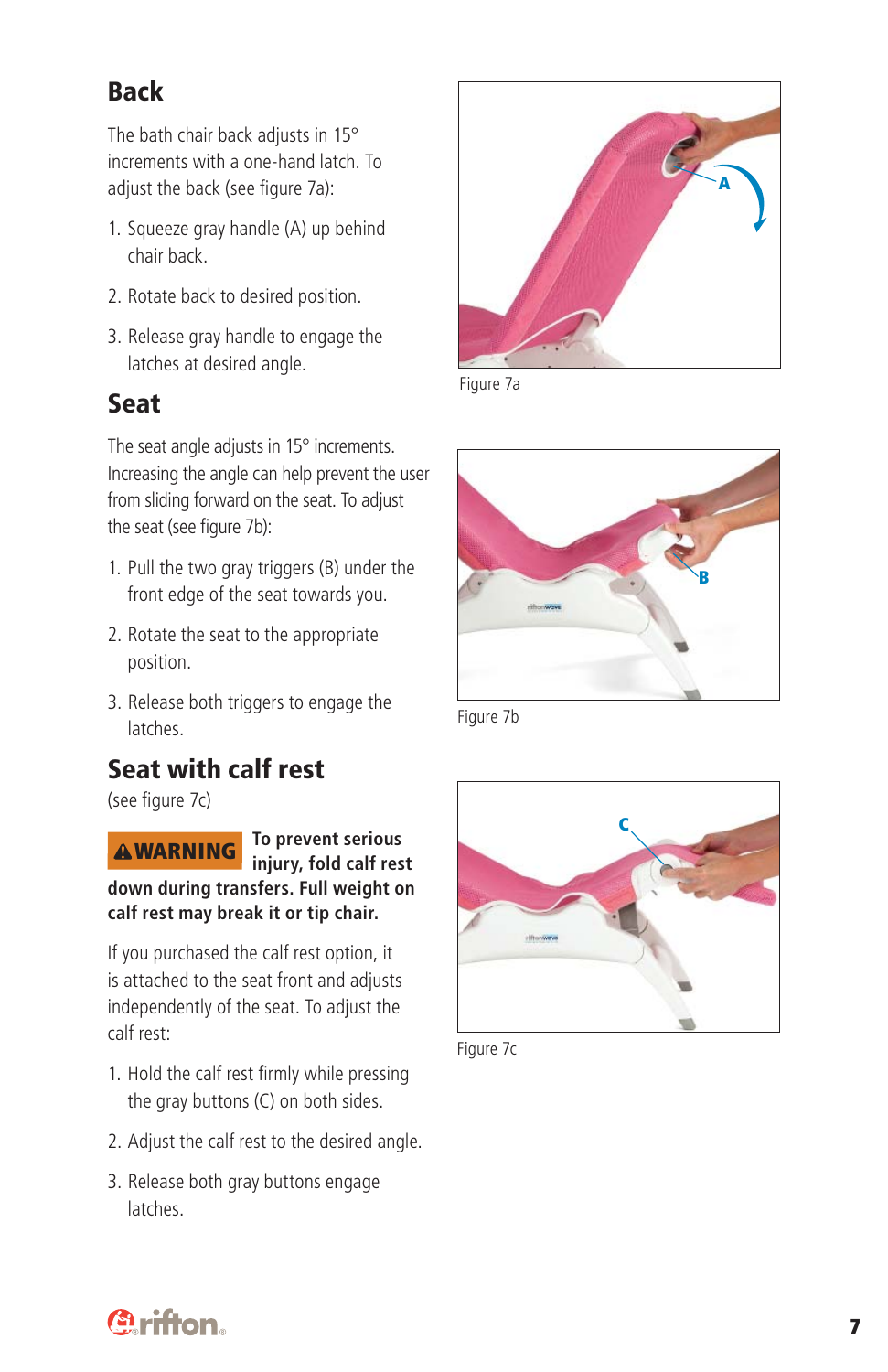### **Head blocks**

Slide the head blocks in and out on the strap to adjust spacing. They can also be positioned at any height using the hook and loop fasteners at the back (see figure 8a).

### **Soft fabric cover**

The fabric cover for the bath chair is made of soft polyester knit for comfort. Extra padding between the fabric and the frame softens surface contact.

### **Chest straps**

**WARNING**

**To prevent** 

**strangulation, ensure correct adjustment and positioning of the chest strap at each use.**

Two choices of chest straps are available in soft polyester knit material.

The **standard chest strap's** top portion encircles the user, and the back portion attaches around the bath chair back with a buckle (see figure 8b).

The **chest strap with lateral positioning**  also buckles around the back of the chair, but has additional side pieces (A) that stabilize the chest strap laterally (see figure 8c).

### **Leg straps**

Fasten the leg straps to the seat with the buckle underneath. Use the leg straps to secure the user's legs (see figure 8d).



Figure 8a



Figure 8b: standard chest strap



Figure 8c: chest strap with lateral positioning



Figure 8d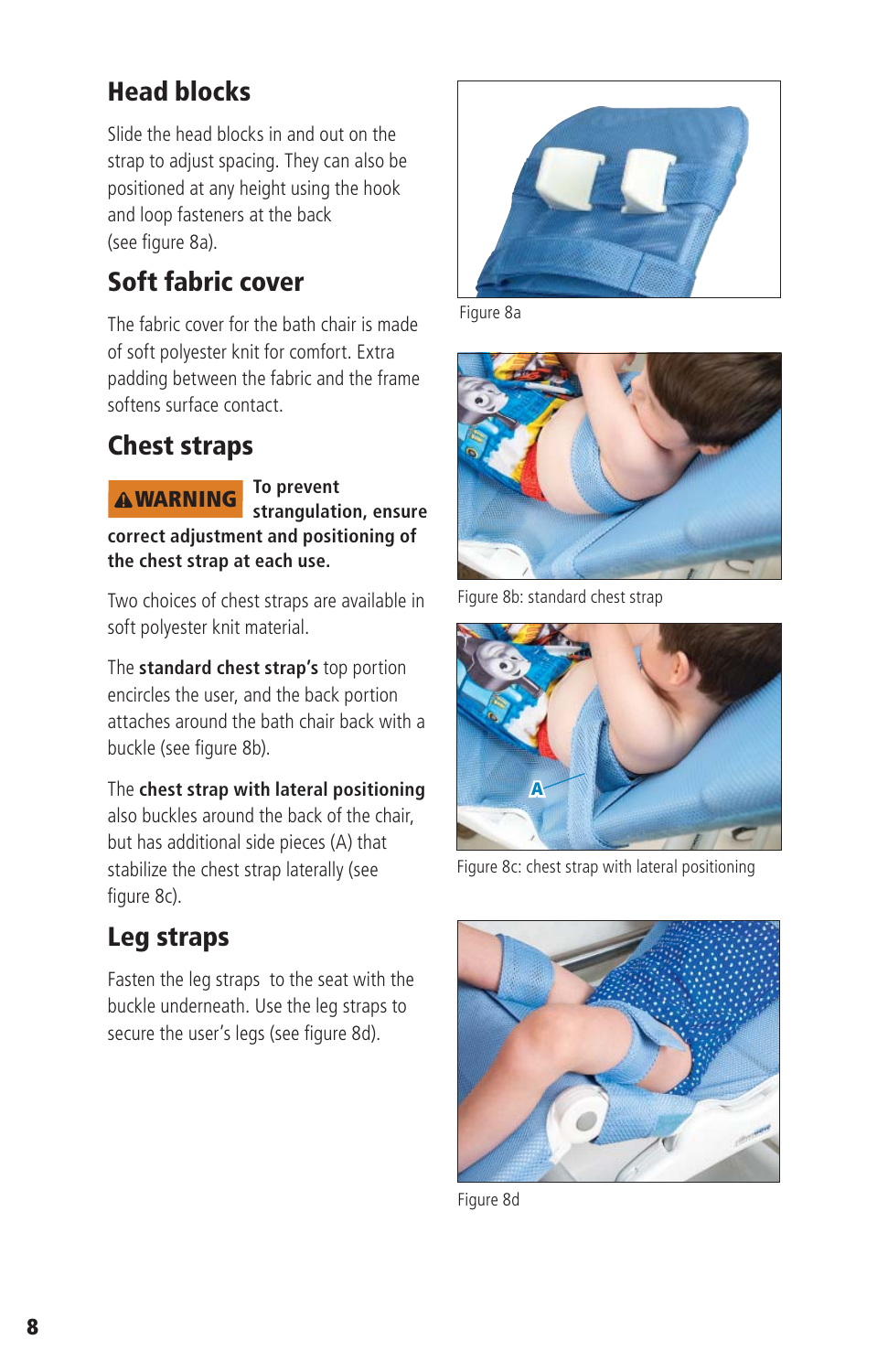### **Accessories**

#### **Tub stand**



**To prevent falls, make sure all four** 

chair legs are firmly latched in the **sockets on the stand before using the tub stand.**

The tub stand (see figure 9a) raises the bath chair to a seat height of either 12½" (32 cm) or 18½" (47 cm), depending on whether the tub stand legs are raised or lowered (see page 6).

**To attach** the chair onto the tub stand:

- 1. Rotate front and back bath chair legs down into the vertical position (see page 6).
- 2. Insert the legs into the four sockets.
- 3. Press down firmly until the latches click into place.

#### **To release** (see figure 9c):

- 1. Press down on both gray latches at one end of the tub stand.
- 2. Firmly lift up the bath chair, so that the two latches on the other end disengage.



The tub stand is not sized to fit onto the shower

stand or another tub stand.



Figure 9a



Figure 9b



Figure 9c

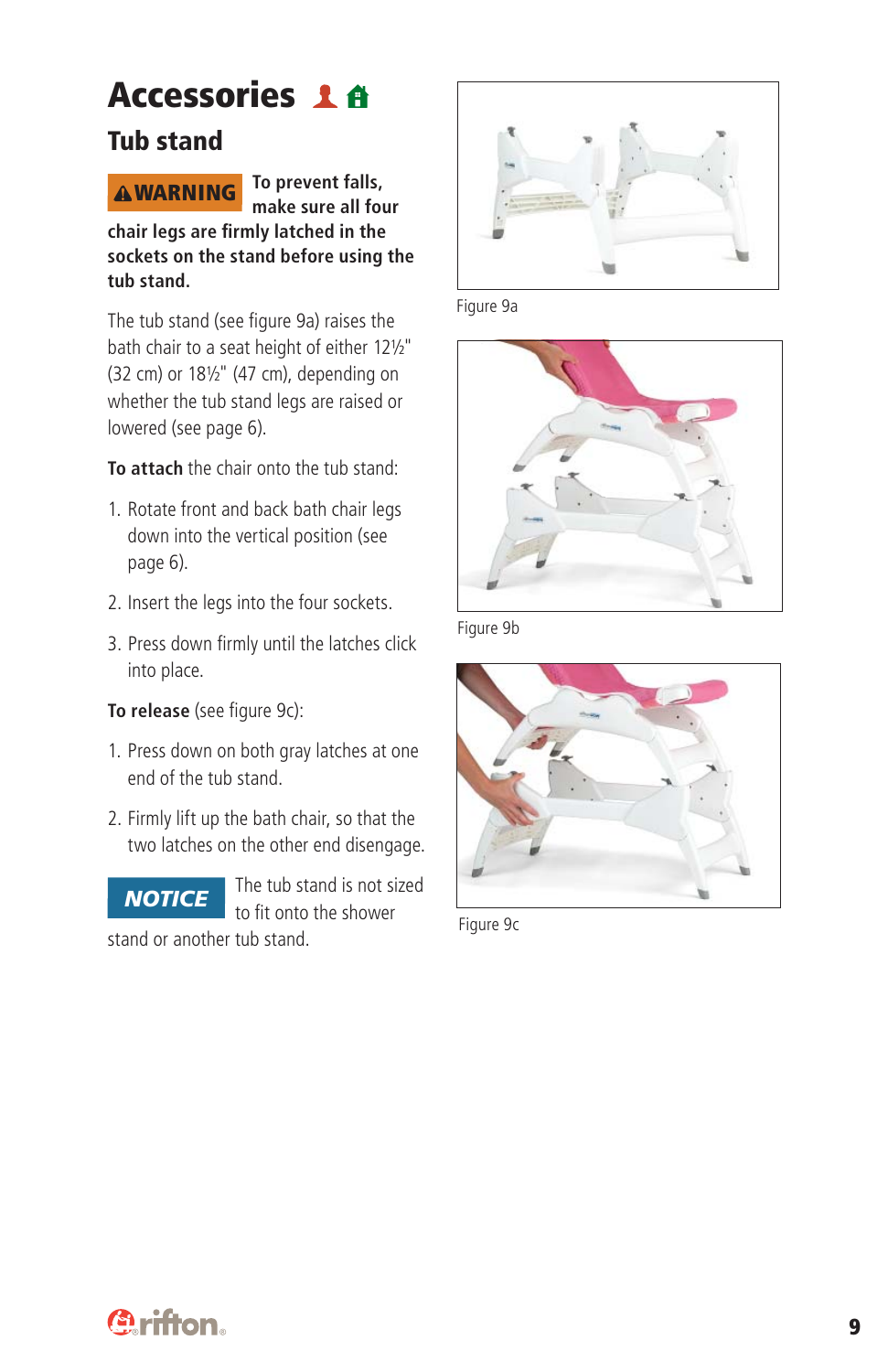### **Shower stand**



**To prevent falls, make sure all four** 

chair legs are firmly latched in the **sockets on the stand before using the shower stand.**

The shower stand puts the bath chair on wheels at standing height for the caregiver. All three sizes of bath chair fit on the same shower stand (see figure 10a).

#### To attach (see figure 10b):

- 1. Rotate front and back bath chair legs down into the vertical position (see page 6).
- 2. Insert bath chair legs into the shower stand sockets.
- 3. Press down firmly until the gray latches (A) engage.

#### **To release** (see figure 10c):

- 1. Press down on both gray latches (A) at one end of the shower stand.
- 2. Lift up the bath chair, and the latches at the other end will disengage.



Figure 10a



Figure 10b



Figure 10c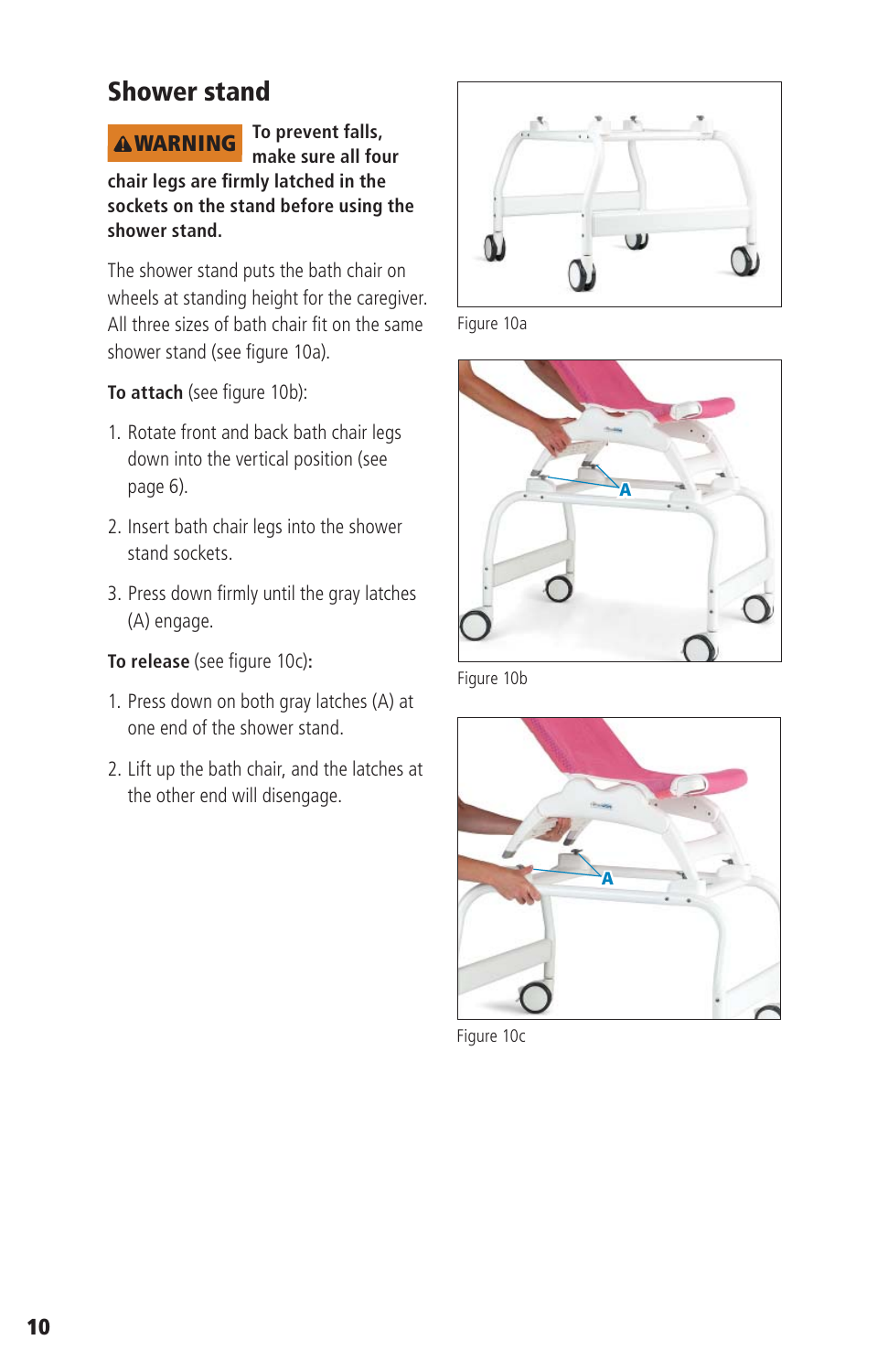### **Tub transfer base**



**To prevent falls, make sure front wheels are locked during transfers.**

The tub transfer base enables clients in the bathchair to be transferred over a bath tub with zero lifting.

**To set up** base (see figure 11a):

- 1. Squeeze latches (A) on underside of base at both ends, fold legs out until they click into place (see figure 11a).
- 2. Place legs of the wider end of the transfer base in bathtub

**To install** bath chair onto tub transfer base (see figure 11b):

- 1. Rotate front and back bath chair legs up into the horizontal position (see page 6).
- 2. Slide crossbar of front legs under the white hook (B) on the narrower end of the transfer base.
- 3. Push back of bath chair down firmly to latch bar of rear bath chair legs under the gray latch (C).

#### **Transfers:**

- 1. To rotate top platform, press press either of the gray buttons (D) at one of the front corners. Start transfers with bath chair facing out from the tub.
- 2. Pull tub transfer base forward if desired and lock wheels. This allows room to use a mechanical lift if needed (see figure 11c).
- 3. Transfer user onto bath chair seat and secure with strap(s).
- 4. Release wheel brakes, push tub transfer base over the tub and lock wheels (see figure 11d).
- 5. Rotate bath chair 90°, lifting user's legs over side of tub (see figure 11e).



Figure 11a



Figure 11b



Figure 11c



Figure 11d



Figure 11e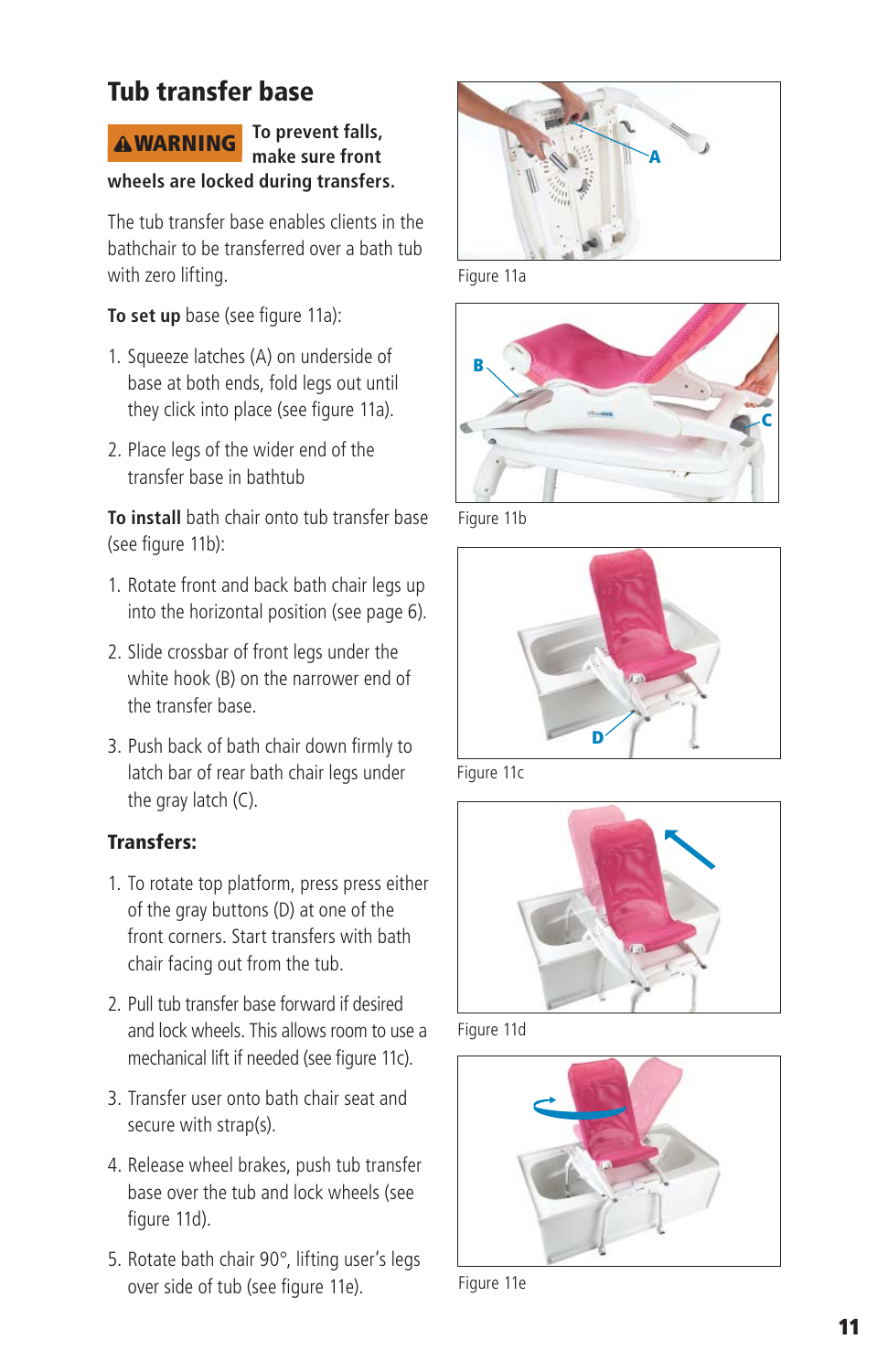#### **Switching your tub transfer base from right-facing to left-facing**  configuration (or the reverse):

- 1. Remove the two screws with a 5/32" hex tool. Remove the two plastic glides (A) and the plastic plug (B) from the third hole and lift off the top platform (easier to do from the back). (see figure 12a).
- 2. Pry out the long plastic stop (C) from the groove as shown. You may need a screwdriver or other tool to pull it out (see figure 12b).
- 3. Insert the plastic stop (C) on the other end of the same groove as shown. Then slide the rear slider (D) over until it hits the stop (see figure 12c).
- 4. Set the top platform on again; now the rear slider (D) should be in the other rear hole as shown (see figure 12d).
- 5. Insert the two screws again and tighten with the 5/32" hex tool. Press the plastic plug (B) into the empty third hole.

Now your tub transfer base is ready to use in the opposite configuration.

### **Conversion kit**

The conversion kit converts the small pink or blue Rifton bath chairs to a medium size, tool-free (see figure 12e). Call customer service to order.



Figure 12a



Figure 12b



Figure 12c



Figure 12d



Figure 12e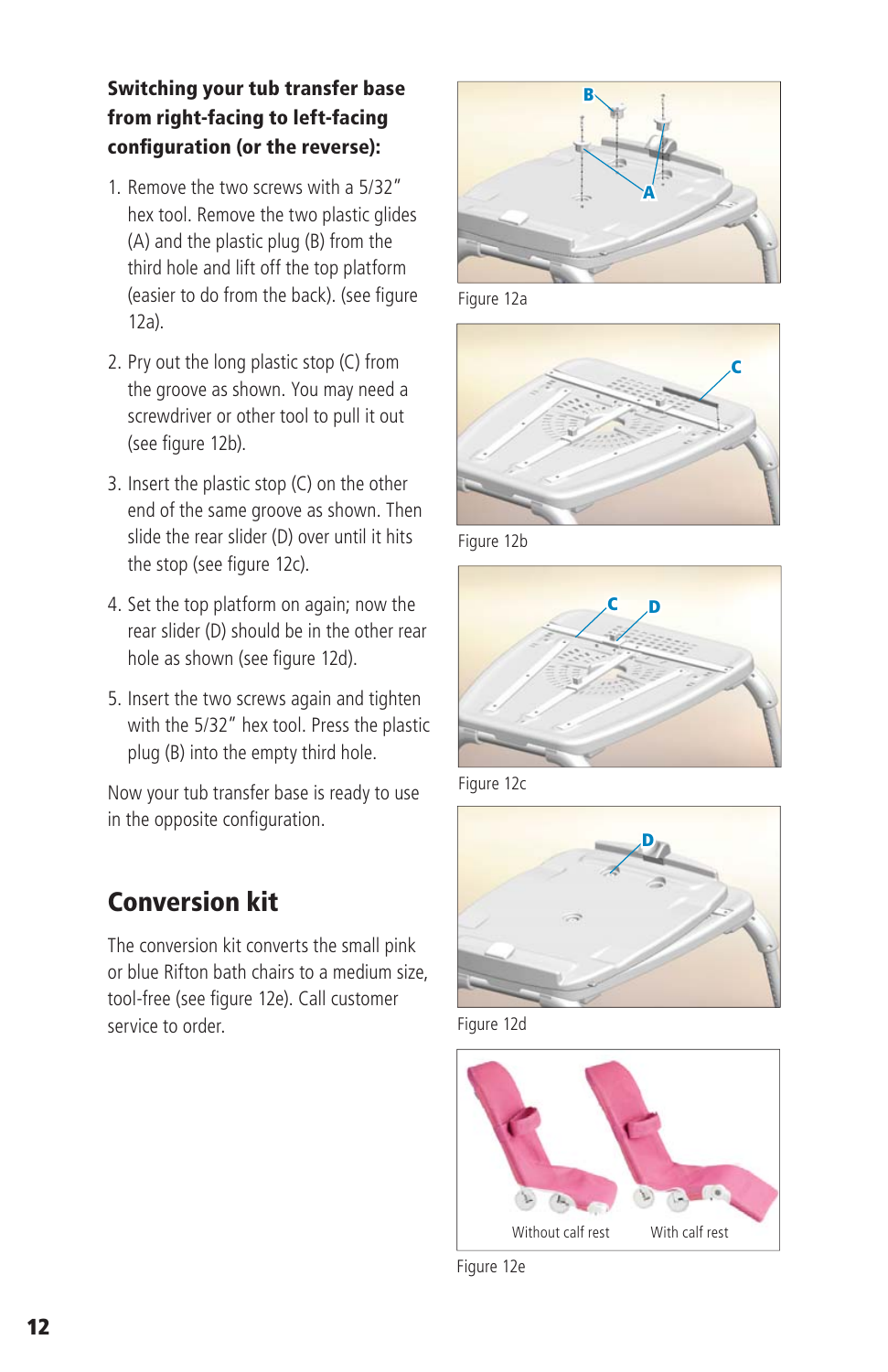# **Operation 1 <del>A</del>**

The Rifton bath chair is intended for use in a bathtub or shower. It's adjustability and accessories enable bathing or showering clients with a wide range of disabilities. The seat and back angles adjust easily to accommodate positioning needs. Head Blocks, chest straps, and leg straps are designed for the safety of the user, and must be carefully adjusted for comfort and security. The bath chair legs can be placed securely in two positions to raise or lower the bath chair prior to use.

# **Maintenance**

This product is designed and tested for an expected life of 5 years when used and maintained in accordance with this manual. At all times, users must ensure that the product remains in a safe and useable condition, including regular maintenance and inspections as specified in this manual.

To prevent structural failure, which may result in serious injury or death:

- Inspect this product and accessories regularly for loose or missing screws, metal fatigue, cracks, broken welds, missing attachments, general instability or other signs of excessive wear.
- Immediately remove this product from use when any condition develops that might make operation unsafe.
- Do not use Rifton components or products for any purpose other than their intended use.
- Replace or repair components or products that are damaged or appear to be unstable.
- Use only Rifton authorized replacement parts. Order information for replacement parts is provided on the back of this product manual.

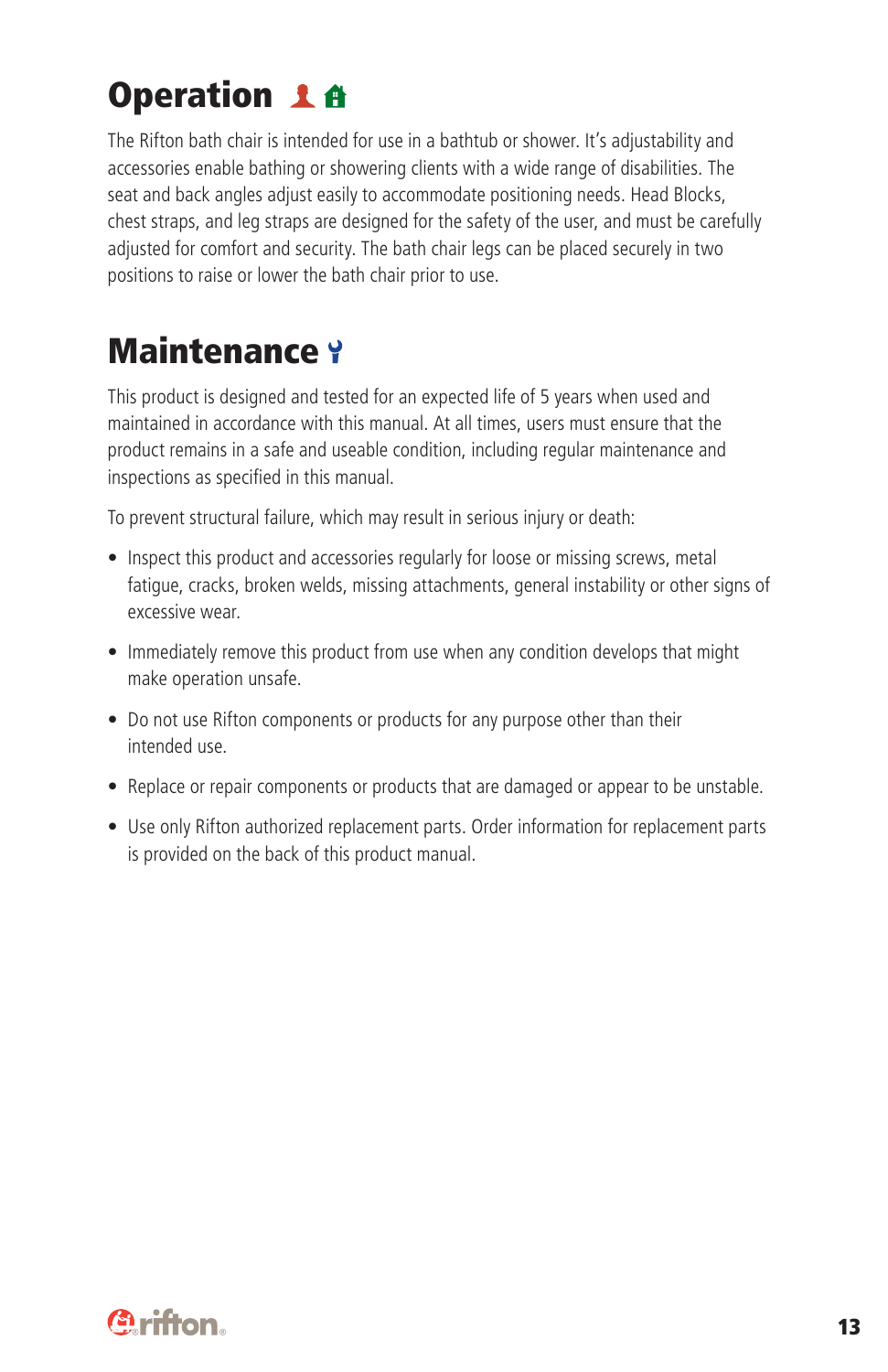# **Cleaning 18Y**

The Rifton bathing system is designed for easy cleaning.

Remove the fabric cover by adjusting both the seat and back to a near vertical position and pulling cover from frame, seat part first (see Figure 14a).

Fabric parts should be washed and dried at a warm (100°F/40°C) setting. Use mild detergent. Rinse well. Disinfect frame and fabric with a commercial disinfectant, or a solution of up to 10% bleach. Rinse well.

The straps with hook and loop closures may be laundered. Engage the closures before washing. Do not iron.

Excessive use of bleach and high temperatures may damage the fabric. Do not iron.

Tub stand, shower stand, tub transfer base and frame parts may be cleaned using normal cleaning products. Casters will give the best performance if cleaned regularly by spraying from underneath with a high-pressure water hose. Do not use chemicals or lubricants.

# **Warranty statement 1 A Y**

If a Rifton product breaks or fails in service during the first year, we will replace it free of charge.



Figure 14a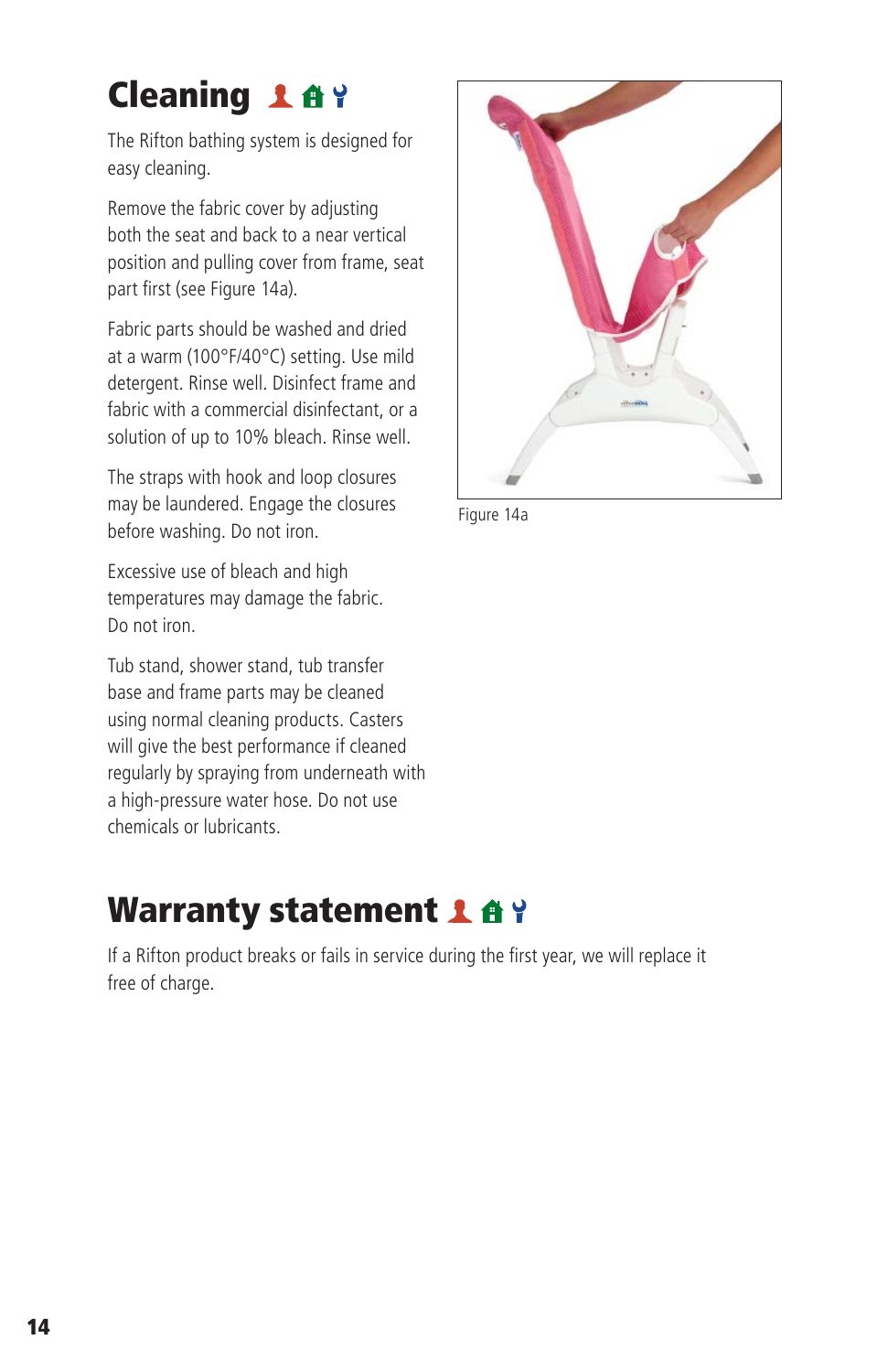# **Materials**

- Steel hardware items (nuts, bolts, screws, etc) are stainless steel.
- Fabric is a polyester knit, cushioned with polyester spacer fabric, with nylon hook and loop fasteners.
- Frames are made with powder-coated aluminum.
- Plastic components are typically injection molded from a variety of industrial resins.

All materials are latex, lead and phthalates free.

# **User modifications 1 4 9**

**To prevent serious injury or death, do not modify or alter Rifton products or components, or use Rifton products or components in conjunction with products from other manufacturers. Rifton does not accept**  responsibility for any modifications or alterations made to our components or **products after they leave our premises. Customers modifying or altering our components or products, or using them in conjunction with products from other manufacturers, do so at their own risk. WARNING**